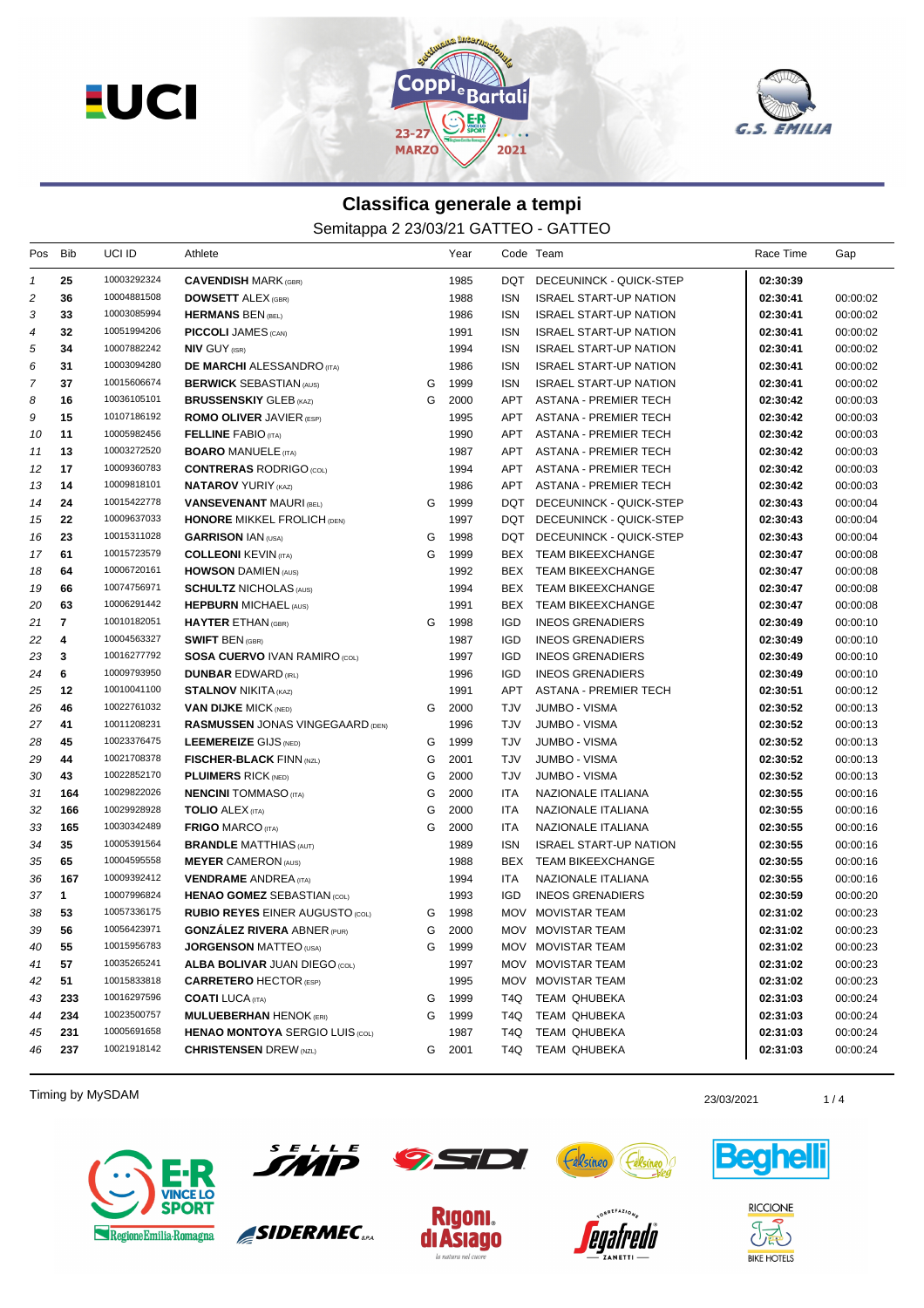



## **Classifica generale a tempi**

Semitappa 2 23/03/21 GATTEO - GATTEO

| Pos | Bib | UCI ID      | Athlete                                    |   | Year |            | Code Team                    | Race Time | Gap      |
|-----|-----|-------------|--------------------------------------------|---|------|------------|------------------------------|-----------|----------|
| 47  | 236 | 10015722771 | <b>PUPPIO ANTONIO (ITA)</b>                | G | 1999 | T4Q        | TEAM QHUBEKA                 | 02:31:03  | 00:00:24 |
| 48  | 83  | 10007733914 | <b>MOSCA JACOPO</b> (ITA)                  |   | 1993 | <b>TFS</b> | <b>TREK - SEGAFREDO</b>      | 02:31:04  | 00:00:25 |
| 49  | 84  | 10009392210 | <b>NIBALI</b> ANTONIO (ITA)                |   | 1992 | <b>TFS</b> | TREK - SEGAFREDO             | 02:31:04  | 00:00:25 |
| 50  | 86  | 10030804049 | <b>TIBERI ANTONIO</b> (ITA)                | G | 2001 | <b>TFS</b> | <b>TREK - SEGAFREDO</b>      | 02:31:04  | 00:00:25 |
| 51  | 85  | 10009583883 | <b>GHEBREIGZABHIER AMANUEL (ERI)</b>       |   | 1994 | <b>TFS</b> | <b>TREK - SEGAFREDO</b>      | 02:31:04  | 00:00:25 |
| 52  | 81  | 10014404985 | <b>CONCI</b> NICOLA (ITA)                  |   | 1997 | TFS.       | TREK - SEGAFREDO             | 02:31:04  | 00:00:25 |
| 53  | 157 | 10005750262 | <b>GRADEK KAMIL (POL)</b>                  |   | 1990 | THR        | VINI ZABU'                   | 02:31:05  | 00:00:26 |
| 54  | 153 | 10005658114 | <b>ZARDINI EDOARDO (ITA)</b>               |   | 1989 |            | THR VINI ZABU'               | 02:31:05  | 00:00:26 |
| 55  | 151 | 10009974816 | <b>BEVILACQUA SIMONE (ITA)</b>             |   | 1997 |            | THR VINI ZABU'               | 02:31:05  | 00:00:26 |
| 56  | 154 | 10004501891 | <b>FRAPPORTI MARCO (ITA)</b>               |   | 1985 |            | THR VINI ZABU'               | 02:31:05  | 00:00:26 |
| 57  | 163 | 10006891630 | <b>SCARTEZZINI MICHELE (ITA)</b>           |   | 1992 | ITA        | NAZIONALE ITALIANA           | 02:31:10  | 00:00:31 |
| 58  | 75  | 10036430049 | <b>MAYRHOFER MARIUS (GER)</b>              | G | 2000 |            | DSM TEAM DSM                 | 02:31:11  | 00:00:32 |
| 59  | 141 | 10006795337 | <b>SHALUNOV EVGENY (RUS)</b>               |   | 1992 |            | GAZ GAZPROM-RUSVELO          | 02:31:11  | 00:00:32 |
| 60  | 142 | 10010201350 | <b>RIKUNOV PETR (RUS)</b>                  |   | 1997 |            | GAZ GAZPROM-RUSVELO          | 02:31:11  | 00:00:32 |
| 61  | 111 | 10007245476 | <b>LASTRA MARTINEZ JONATHAN (ESP)</b>      |   | 1993 | CJR        | CAJA RURAL-SEGUROS RGA       | 02:31:11  | 00:00:32 |
| 62  | 145 | 10014401955 | <b>SCARONI</b> CRISTIAN (ITA)              |   | 1997 |            | GAZ GAZPROM-RUSVELO          | 02:31:11  | 00:00:32 |
| 63  | 113 | 10015906869 | <b>LAZKANO LOPEZ OIER (ESP)</b>            | G | 1999 | CJR        | CAJA RURAL-SEGUROS RGA       | 02:31:11  | 00:00:32 |
| 64  | 115 | 10016193021 | <b>OSORIO CARVAJAL ALEJANDRO (COL)</b>     | G | 1998 | CJR.       | CAJA RURAL-SEGUROS RGA       | 02:31:11  | 00:00:32 |
| 65  | 117 | 10042384839 | <b>MURGUIALDAY ELORZA JOKIN (ESP)</b>      | G | 2000 | CJR.       | CAJA RURAL-SEGUROS RGA       | 02:31:11  | 00:00:32 |
| 66  | 146 | 10008018850 | <b>VELASCO SIMONE (ITA)</b>                |   | 1995 | GAZ        | GAZPROM-RUSVELO              | 02:31:11  | 00:00:32 |
| 67  | 147 | 10075083741 | <b>VACEK MATHIAS</b> (CZE)                 | G | 2002 | GAZ        | GAZPROM-RUSVELO              | 02:31:11  | 00:00:32 |
| 68  | 144 | 10009818202 | <b>KUZMIN ANTON (KAZ)</b>                  |   | 1997 |            | GAZ GAZPROM-RUSVELO          | 02:31:11  | 00:00:32 |
| 69  | 116 | 10008682793 | <b>SAEZ BENITO HECTOR (ESP)</b>            |   | 1993 | CJR        | CAJA RURAL-SEGUROS RGA       | 02:31:11  | 00:00:32 |
| 70  | 54  | 10010973714 | <b>JØRGENSEN MATHIAS NORSGAARD (DEN)</b>   |   | 1997 |            | MOV MOVISTAR TEAM            | 02:31:11  | 00:00:32 |
| 71  | 114 | 10009720491 | <b>AULAR SANABRIA ORLUIS ALBERTO (VEN)</b> |   | 1996 | CJR        | CAJA RURAL-SEGUROS RGA       | 02:31:11  | 00:00:32 |
| 72  | 72  | 10016504128 | <b>VAN WILDER ILAN (BEL)</b>               | G | 2000 |            | DSM TEAM DSM                 | 02:31:13  | 00:00:34 |
| 73  | 125 | 10008672891 | <b>FRAPPORTI MATTIA (ITA)</b>              |   | 1994 |            | EOK EOLO-KOMETA CYCLING TEAM | 02:31:13  | 00:00:34 |
| 74  | 71  | 10015092574 | <b>GALL FELIX (AUT)</b>                    | G | 1998 |            | DSM TEAM DSM                 | 02:31:13  | 00:00:34 |
| 75  | 121 | 10009703620 | <b>RAVASI EDWARD (ITA)</b>                 |   | 1994 |            | EOK EOLO-KOMETA CYCLING TEAM | 02:31:13  | 00:00:34 |
| 76  | 124 | 10023603013 | <b>FETTER ERIK (HUN)</b>                   | G | 2000 |            | EOK EOLO-KOMETA CYCLING TEAM | 02:31:13  | 00:00:34 |
| 77  | 123 | 10031387665 | <b>FANCELLU ALESSANDRO</b> (ITA)           | G | 2000 |            | EOK EOLO-KOMETA CYCLING TEAM | 02:31:13  | 00:00:34 |
| 78  | 74  | 10023963529 | <b>HAYTER LEO (GBR)</b>                    | G | 2001 |            | DSM TEAM DSM                 | 02:31:13  | 00:00:34 |
| 79  | 122 | 10008816775 | <b>DINA MARTON (HUN)</b>                   |   | 1996 |            | EOK EOLO-KOMETA CYCLING TEAM | 02:31:13  | 00:00:34 |
| 80  | 76  | 10016484930 | <b>VANDENABEELE HENRI (BEL)</b>            | G | 2000 |            | DSM TEAM DSM                 | 02:31:13  | 00:00:34 |
| 81  | 77  | 10036354974 | <b>BRENNER MARCO (GER)</b>                 | G | 2002 |            | <b>DSM TEAM DSM</b>          | 02:31:13  | 00:00:34 |
| 82  | 73  | 10050439273 | <b>VERMAERKE KEVIN (USA)</b>               | G | 2000 |            | DSM TEAM DSM                 | 02:31:13  | 00:00:34 |
| 83  | 222 | 10030434843 | <b>DELLA LUNGA FRANCESCO (ITA)</b>         | G | 2001 |            | CPK TEAM COLPACK BALLAN      | 02:31:16  | 00:00:37 |
| 84  | 225 | 10041514162 | <b>AYUSO PESQUERA JUAN (ESP)</b>           | G | 2002 |            | CPK TEAM COLPACK BALLAN      | 02:31:16  | 00:00:37 |
| 85  | 224 | 10030102114 | <b>MARTINELLI ALESSIO</b> (ITA)            | G | 2001 |            | CPK TEAM COLPACK BALLAN      | 02:31:16  | 00:00:37 |
| 86  | 226 | 10029403108 | <b>PETRUCCI MATTIA (ITA)</b>               | G | 2000 |            | CPK TEAM COLPACK BALLAN      | 02:31:16  | 00:00:37 |
| 87  | 223 | 10030050479 | <b>PLEBANI NICOLA (ITA)</b>                | G | 2001 |            | CPK TEAM COLPACK BALLAN      | 02:31:16  | 00:00:37 |
| 88  | 221 | 10030125049 | <b>BOSCARO DAVIDE (ITA)</b>                | G | 2000 | CPK        | TEAM COLPACK BALLAN          | 02:31:16  | 00:00:37 |
| 89  | 227 | 10030129493 | <b>UMBRI</b> GIDAS (ITA)                   | G | 2001 |            | CPK TEAM COLPACK BALLAN      | 02:31:16  | 00:00:37 |
| 90  | 171 | 10034936653 | <b>SYRITSA GLEB (RUS)</b>                  | G | 2000 |            | RUS NAZIONALE RUSSIA         | 02:31:19  | 00:00:40 |
| 91  | 172 | 10034952922 | <b>BERSENEV NIKITA (RUS)</b>               | G | 2000 | <b>RUS</b> | NAZIONALE RUSSIA             | 02:31:19  | 00:00:40 |
| 92  | 173 | 10015265659 | <b>MUKHOMEDIAROV DMITRII (RUS)</b>         | G | 1999 |            | RUS NAZIONALE RUSSIA         | 02:31:19  | 00:00:40 |
|     |     |             |                                            |   |      |            |                              |           |          |

Timing by MySDAM 2/4





SIDERMEC<sub>SPA</sub>





eguel



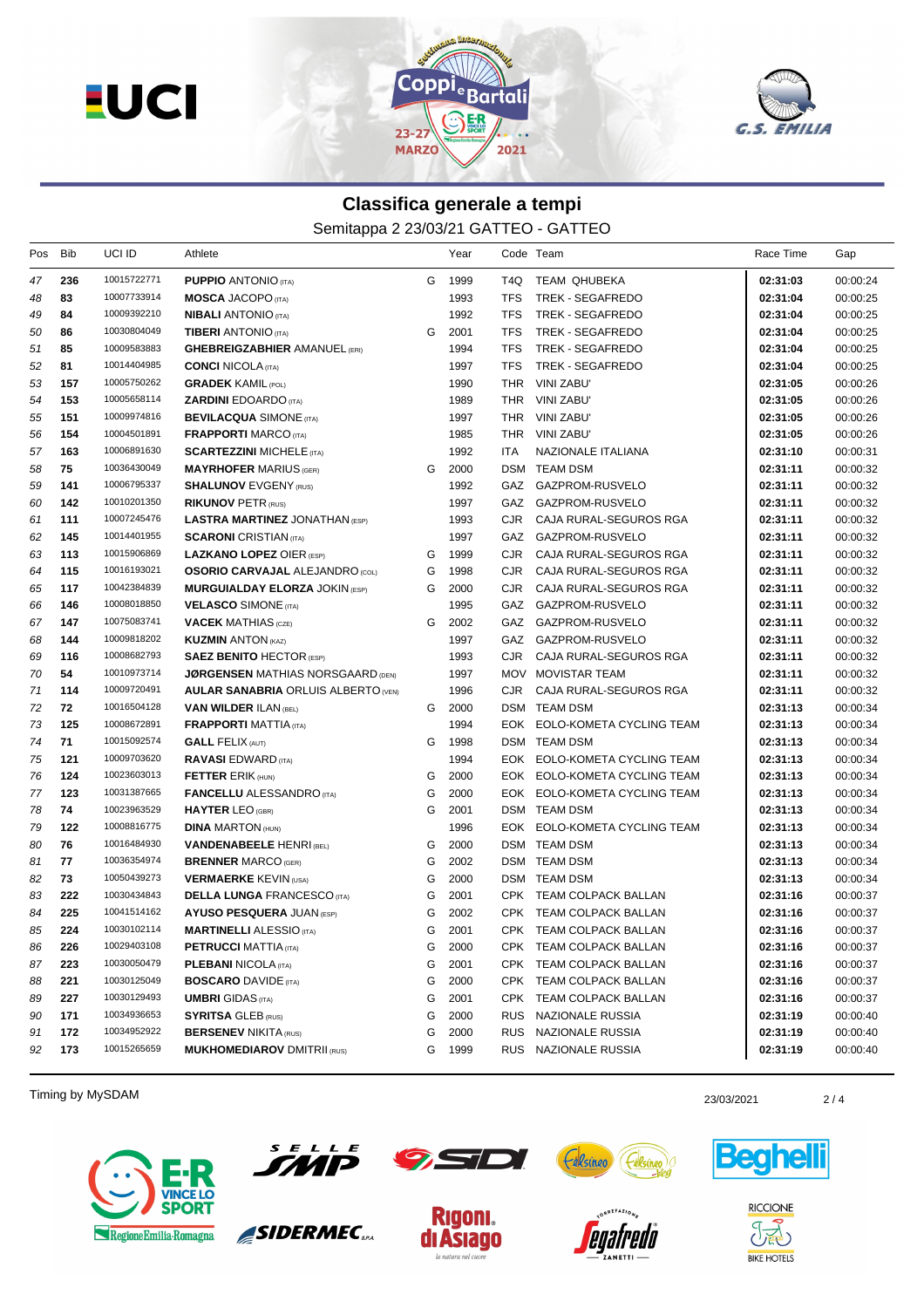



## **Classifica generale a tempi**

Semitappa 2 23/03/21 GATTEO - GATTEO

| Pos     | Bib | UCI ID      | Athlete                                  |   | Year |            | Code Team                            | Race Time | Gap      |
|---------|-----|-------------|------------------------------------------|---|------|------------|--------------------------------------|-----------|----------|
| 93      | 174 | 10015314361 | <b>SMIRNOV IVAN (RUS)</b>                | G | 1999 |            | RUS NAZIONALE RUSSIA                 | 02:31:19  | 00:00:40 |
| 94      | 194 | 10015078935 | <b>ROCCHETTA CRISTIAN (ITA)</b>          | G | 1998 | GEF        | GENERAL STORE - F.LLI CURIA -        | 02:31:23  | 00:00:44 |
| 95      | 192 | 10015408634 | <b>BASEGGIO MATTEO</b> (ITA)             | G | 1998 | <b>GEF</b> | <b>GENERAL STORE - F.LLI CURIA -</b> | 02:31:23  | 00:00:44 |
| 96      | 196 | 10015832000 | <b>VISINTAINER LORENZO (ITA)</b>         | G | 1999 | GEF        | GENERAL STORE - F.LLI CURIA -        | 02:31:23  | 00:00:44 |
| 97      | 131 | 10015709132 | <b>AZPARREN XABIER MIKEL (ESP)</b>       | G | 1999 | EUS.       | EUSKALTEL - EUSKADI                  | 02:31:23  | 00:00:44 |
| 98      | 137 | 10005750161 | <b>BRAVO OIARBIDE GARIKOITZ (ESP)</b>    |   | 1989 | EUS        | EUSKALTEL - EUSKADI                  | 02:31:23  | 00:00:44 |
| 99      | 195 | 10015792792 | <b>TOSIN RICCARDO</b> (ITA)              | G | 1998 | GEF        | <b>GENERAL STORE - F.LLI CURIA -</b> | 02:31:23  | 00:00:44 |
| 100     | 133 | 10041703213 | <b>CUADRADO RUIZ DE GAUNA UNAI (ESP)</b> |   | 1997 | EUS        | EUSKALTEL - EUSKADI                  | 02:31:23  | 00:00:44 |
| 101     | 193 | 10014405490 | <b>LUCCA RICCARDO</b> (ITA)              |   | 1997 | GEF        | <b>GENERAL STORE - F.LLI CURIA -</b> | 02:31:23  | 00:00:44 |
| 102     | 197 | 10009639255 | <b>ZAHIRI</b> ABDERRAHIM (MAR)           |   | 1996 | GEF        | GENERAL STORE - F.LLI CURIA -        | 02:31:23  | 00:00:44 |
| 103     | 191 | 10058443692 | <b>GORAK DOMINIK (POL)</b>               | G | 2001 | GEF        | GENERAL STORE - F.LLI CURIA -        | 02:31:23  | 00:00:44 |
| 104     | 134 | 10015300419 | <b>JUARISTI ARRIETA</b> TXOMIN (ESP)     |   | 1995 | EUS        | EUSKALTEL - EUSKADI                  | 02:31:23  | 00:00:44 |
| 105     | 135 | 10042089391 | <b>ANGULO SAMPEDRO ANTONIO (ESP)</b>     |   | 1992 | EUS.       | EUSKALTEL - EUSKADI                  | 02:31:23  | 00:00:44 |
| 106     | 182 | 10030127271 | <b>CRETTI LUCA</b> (ITA)                 | G | 2001 | BTC        | BELTRAMI TSA TRE COLLI               | 02:31:24  | 00:00:45 |
| 107     | 97  | 10093512428 | <b>PONOMAR ANDRII (UKR)</b>              | G | 2002 | ANS        | ANDRONI GIOCATTOLI - SIDERMEC        | 02:31:24  | 00:00:45 |
| 108     | 95  | 10007822729 | <b>RUMAC JOSIP (CRO)</b>                 |   | 1994 | ANS        | ANDRONI GIOCATTOLI - SIDERMEC        | 02:31:24  | 00:00:45 |
| 109     | 94  | 10006564860 | <b>SEPULVEDA EDUARDO (ARG)</b>           |   | 1991 | ANS        | ANDRONI GIOCATTOLI - SIDERMEC        | 02:31:24  | 00:00:45 |
| 110     | 185 | 10084075035 | <b>MILESI</b> LORENZO (ITA)              | G | 2002 | <b>BTC</b> | BELTRAMI TSA TRE COLLI               | 02:31:24  | 00:00:45 |
| 111     | 186 | 10030220635 | <b>DE PRETTO DAVIDE (ITA)</b>            | G | 2002 | BTC        | BELTRAMI TSA TRE COLLI               | 02:31:24  | 00:00:45 |
| 112     | 96  | 10010086970 | <b>RAVANELLI SIMONE (ITA)</b>            |   | 1995 | ANS        | ANDRONI GIOCATTOLI - SIDERMEC        | 02:31:24  | 00:00:45 |
| 113     | 183 | 10030302376 | <b>BALESTRA LORENZO (ITA)</b>            | G | 2002 | BTC        | BELTRAMI TSA TRE COLLI               | 02:31:24  | 00:00:45 |
| 114     | 91  | 10016009832 | <b>CEPEDA JEFFERSON (ECU)</b>            | G | 1998 | ANS        | ANDRONI GIOCATTOLI - SIDERMEC        | 02:31:24  | 00:00:45 |
| 115     | 184 | 10030311066 | <b>PIRAS ANDREA</b> (ITA)                | G | 2002 | BTC        | BELTRAMI TSA TRE COLLI               | 02:31:24  | 00:00:45 |
| 116     | 92  | 10075176903 | <b>TESFAZION NATNAEL (ERI)</b>           | G | 1999 | ANS        | ANDRONI GIOCATTOLI - SIDERMEC        | 02:31:24  | 00:00:45 |
| 117     | 93  | 10062390178 | <b>UMBA LOPEZ ABNER SANTIAGO (COL)</b>   | G | 2002 | <b>ANS</b> | ANDRONI GIOCATTOLI - SIDERMEC        | 02:31:24  | 00:00:45 |
| 118     | 176 | 10008855878 | <b>VDOVIN ALEKSANDR (RUS)</b>            |   | 1993 |            | RUS NAZIONALE RUSSIA                 | 02:31:33  | 00:00:54 |
| 119     | 143 | 10008924384 | <b>CIMA</b> DAMIANO (ITA)                |   | 1993 |            | GAZ GAZPROM-RUSVELO                  | 02:31:34  | 00:00:55 |
| 120     | 21  | 10005506651 | <b>ARCHBOLD SHANE (NZL)</b>              |   | 1989 | DQT        | DECEUNINCK - QUICK-STEP              | 02:31:38  | 00:00:59 |
| 121     | 102 | 10007742503 | <b>GABBURO</b> DAVIDE (ITA)              |   | 1993 | <b>BCF</b> | BARDIANI CSF FAIZANE'                | 02:31:41  | 00:01:02 |
| 122     | 101 | 10009873065 | <b>CANAVERAL JOHNATAN (COL)</b>          |   | 1996 | <b>BCF</b> | <b>BARDIANI CSF FAIZANE'</b>         | 02:31:41  | 00:01:02 |
| 123     | 105 | 10010185788 | <b>COVILI</b> LUCA (ITA)                 |   | 1997 | <b>BCF</b> | <b>BARDIANI CSF FAIZANE'</b>         | 02:31:41  | 00:01:02 |
| 124     | 103 | 10009700889 | <b>GAROSIO ANDREA</b> (ITA)              |   | 1993 | <b>BCF</b> | BARDIANI CSF FAIZANE'                | 02:31:41  | 00:01:02 |
| 125     | 107 | 10009391503 | <b>CARBONI</b> GIOVANNI (ITA)            |   | 1995 | <b>BCF</b> | <b>BARDIANI CSF FAIZANE'</b>         | 02:31:41  | 00:01:02 |
| 126     | 104 | 10010183263 | <b>RIVERA KEVIN (CRC)</b>                | G | 1998 | <b>BCF</b> | <b>BARDIANI CSF FAIZANE'</b>         | 02:31:41  | 00:01:02 |
| 127     | 106 | 10014968191 | <b>MONACO ALESSANDRO</b> (ITA)           | G | 1998 | <b>BCF</b> | BARDIANI CSF FAIZANE'                | 02:31:42  | 00:01:03 |
| 128     | 217 | 10023491663 | <b>CAROLLO</b> FRANCESCO (ITA)           | G | 2000 |            | MGK MG.K VIS VPM                     | 02:31:43  | 00:01:04 |
| 129     | 212 | 10010970579 | <b>SALVIETTI NICCOLO' (ITA)</b>          |   | 1993 |            | MGK MG.K VIS VPM                     | 02:31:43  | 00:01:04 |
| 130     | 216 | 10019372601 | <b>DOUBLE PAUL (GBR)</b>                 |   | 1996 |            | MGK MG.K VIS VPM                     | 02:31:43  | 00:01:04 |
| 131 214 |     | 10030110905 | <b>DRAGHI</b> GUIDO (ITA)                | G | 2001 |            | MGK MG.K VIS VPM                     | 02:31:43  | 00:01:04 |
| 132 242 |     | 10010971185 | <b>BURCHIO FEDERICO (ITA)</b>            |   | 1996 |            | IWM WORK SERVICE MARCHIOL DINATEK    | 02:31:45  | 00:01:06 |
| 133 241 |     | 10009499617 | <b>GARAVAGLIA GIACOMO (ITA)</b>          |   | 1996 | IWM        | WORK SERVICE MARCHIOL DINATEK        | 02:31:45  | 00:01:06 |
| 134     | 243 | 10014478343 | <b>COLOMBO RAUL (ITA)</b>                |   | 1996 | IWM        | WORK SERVICE MARCHIOL DINATEK        | 02:31:45  | 00:01:06 |
| 135 247 |     | 10000991808 | <b>REBELLIN</b> DAVIDE (ITA)             |   | 1971 | IWM        | WORK SERVICE MARCHIOL DINATEK        | 02:31:45  | 00:01:06 |
| 136 127 |     | 10011235008 | <b>FORTUNATO LORENZO (ITA)</b>           |   | 1996 |            | EOK EOLO-KOMETA CYCLING TEAM         | 02:31:46  | 00:01:07 |
| 137     | 245 | 10015134509 | <b>DI BENEDETTO</b> STEFANO (ITA)        | G | 1998 | IWM        | WORK SERVICE MARCHIOL DINATEK        | 02:31:48  | 00:01:09 |
| 138 246 |     | 10030102215 | <b>ZECCHIN MICHAEL (ITA)</b>             | G | 2001 | IWM        | WORK SERVICE MARCHIOL DINATEK        | 02:31:54  | 00:01:15 |

Timing by MySDAM 23/03/2021 23/03/2021 23/03/2021





SIDERMEC<sub>SPA</sub>





Félsin

**Celsineo**